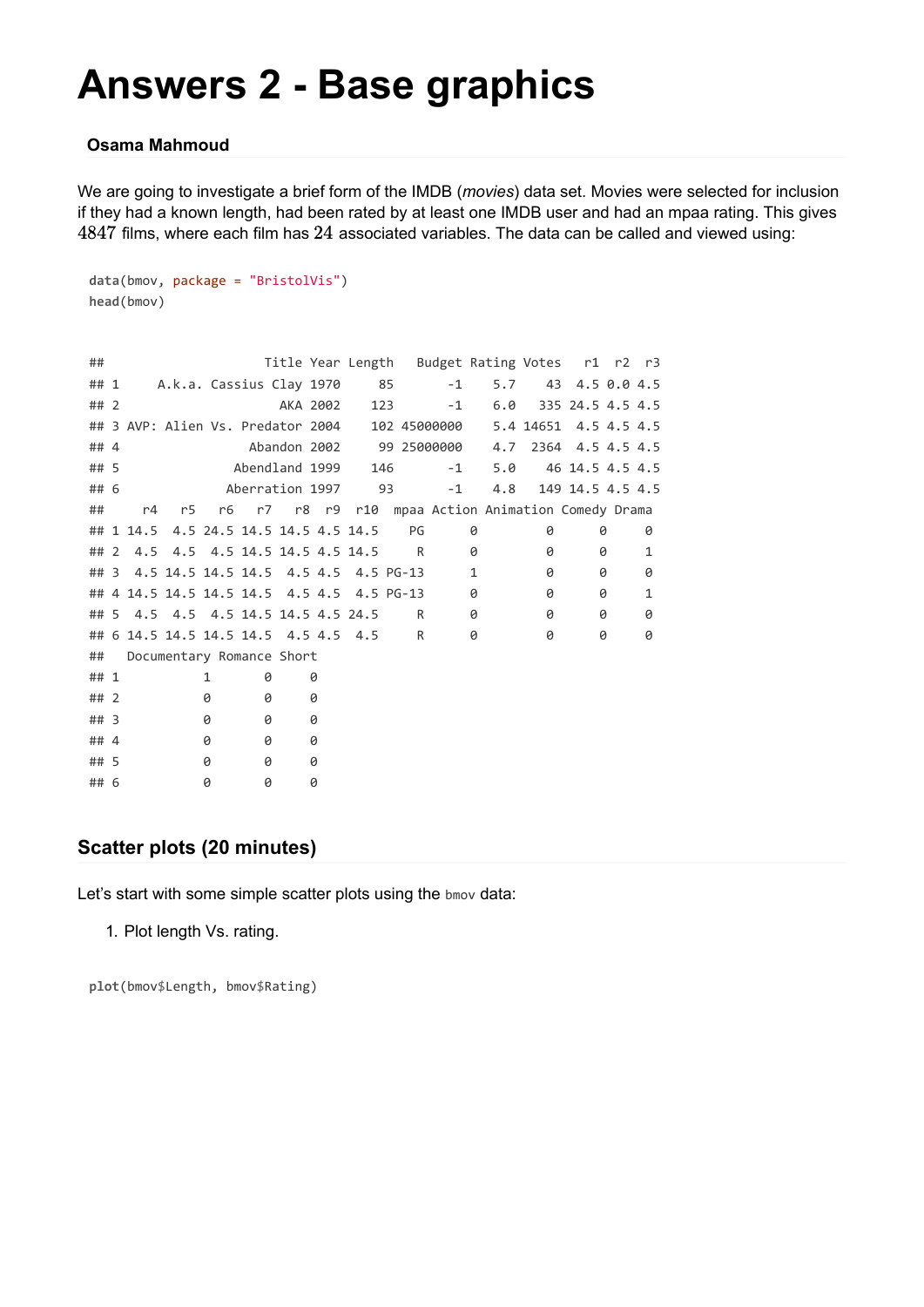

2. Use the xlab and ylab arguments to specify suitable axis labels.

**plot**(bmov\$Length, bmov\$Rating, xlab="Length", ylab="Rating")



3. Use the ylim argument to specify a y-axis range from 1 to 10.

**plot**(bmov\$Length, bmov\$Rating, xlab="Length", ylab="Rating", ylim = **c**(1,10))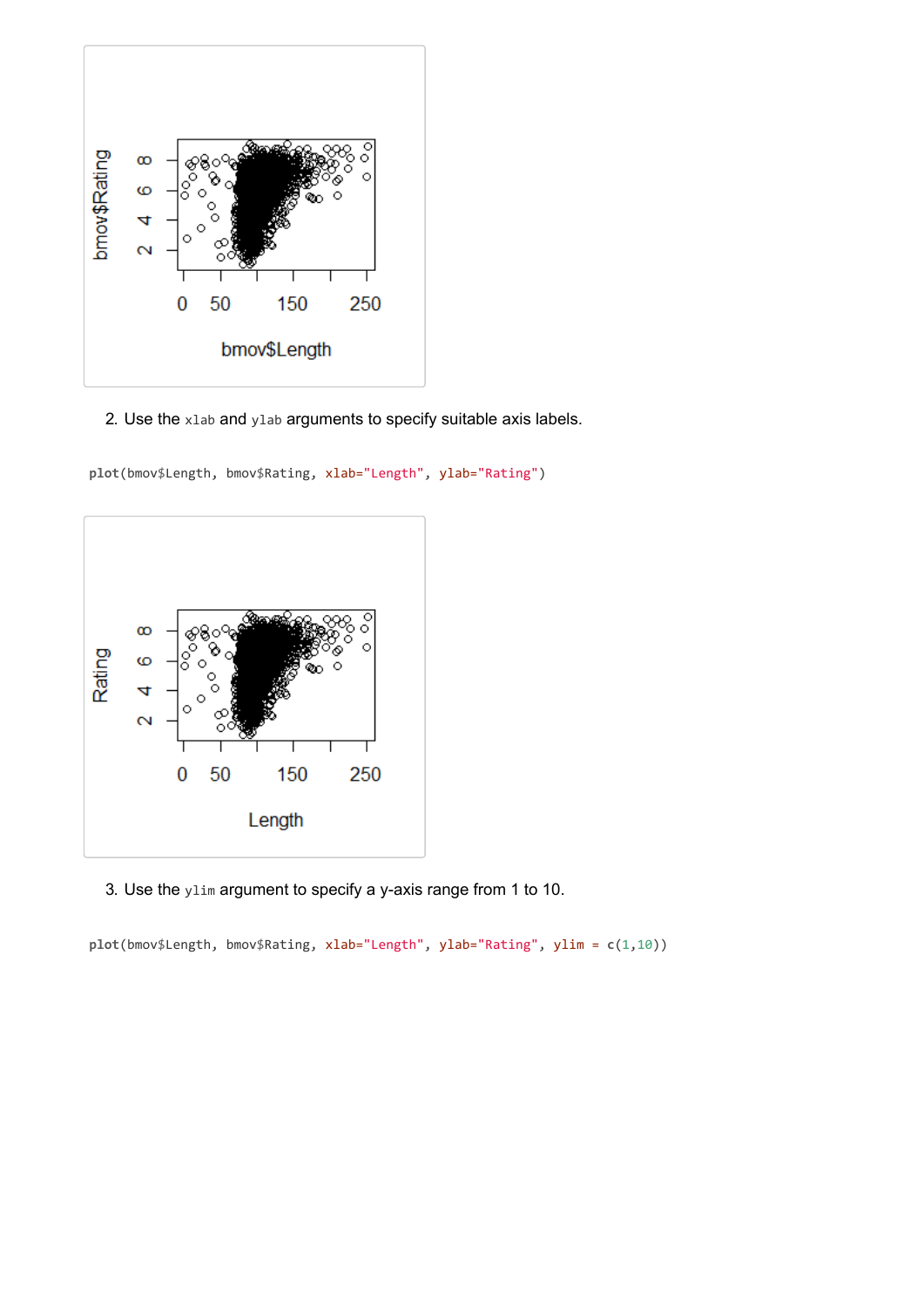

4. Use the col argument to change the colour of the points.

```
plot(bmov$Length, bmov$Rating, xlab="Length", ylab="Rating",
    ylim = c(1,10), col = 2)
```


5. Use the main argument to give the plot a suitable title.

```
plot(bmov$Length, bmov$Rating, xlab="Length", ylab="Rating",
    ylim = c(1,10), col = 2, main = "Movie rating against length")
```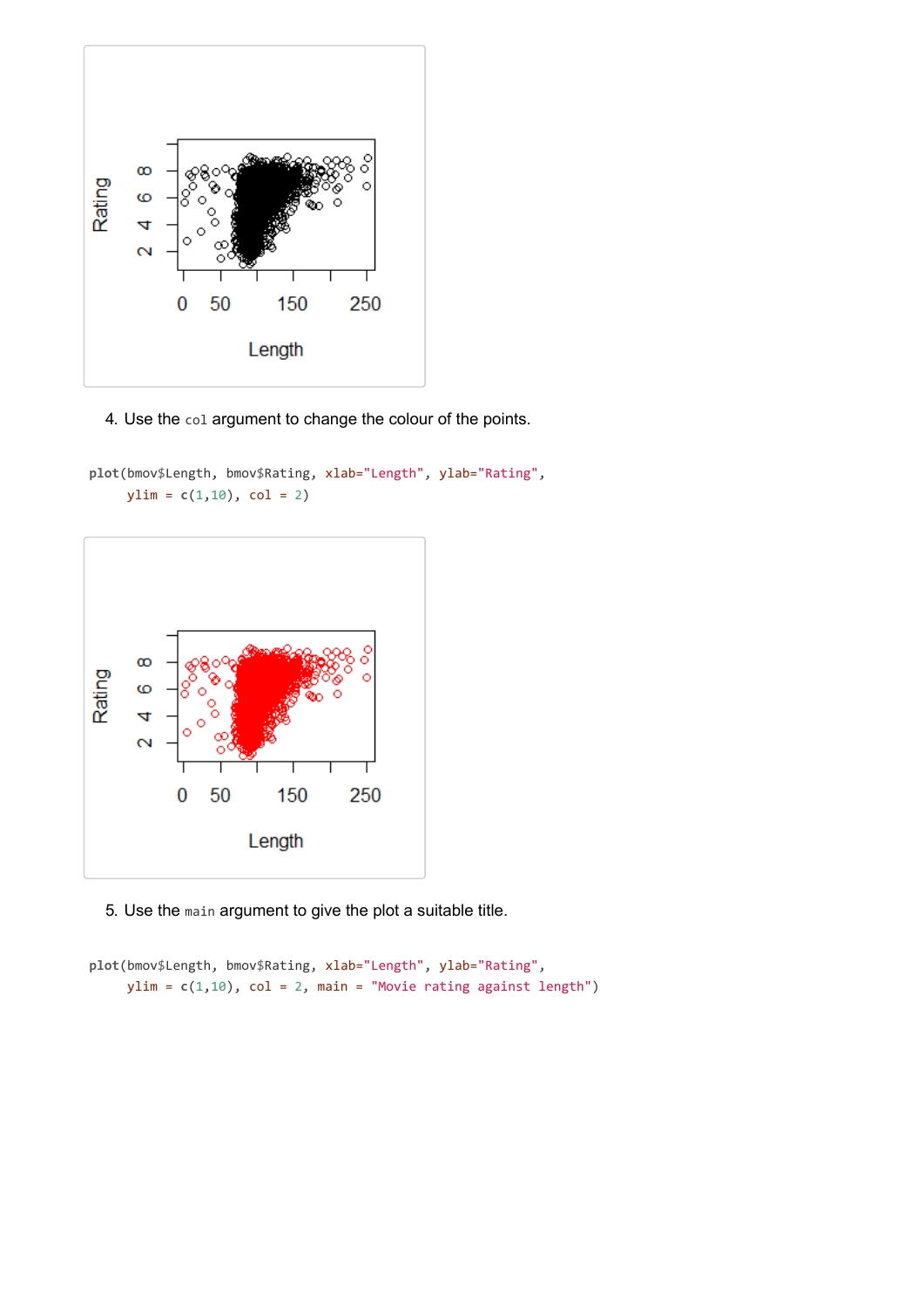

6. If we altered the default plot parameters using:

op = **par**(mar=**c**(3,3,2,1), tck=-.01, las=1, cex.axis=0.4)

and generated our plot in (5) again, what will happen? can you figure out what *mar*, *tck*, *las* and *xec.axis* do?

7. Reset your plot device using:

**par**(op)

and generate the last plot again. Do you see the reset effect?

## **Histograms (20 minutes)**

We will now investigate the distribution of movie years using histograms.

1. Use the hist function to plot a histogram of the movie years.

**hist**(bmov\$Year)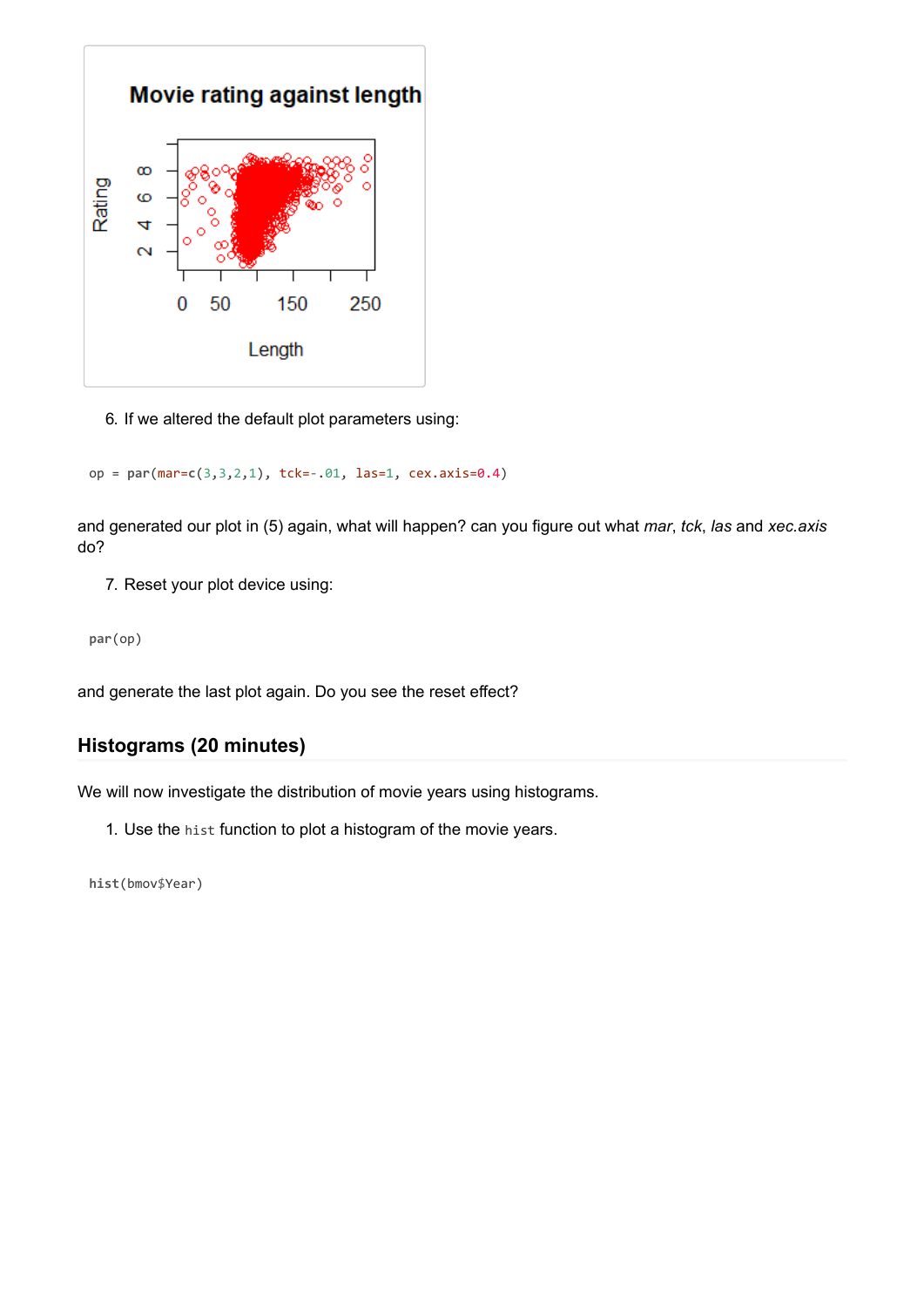

2. The default method for determining the number of bins isn't great. Use different rules to set breaks to 15.

**hist**(bmov\$Year, breaks = 15)



3. Use the xlab and ylab arguments to specify suitable axis labels.

**hist**(bmov\$Year, breaks = 15, xlab = "Year", ylab = "Counts")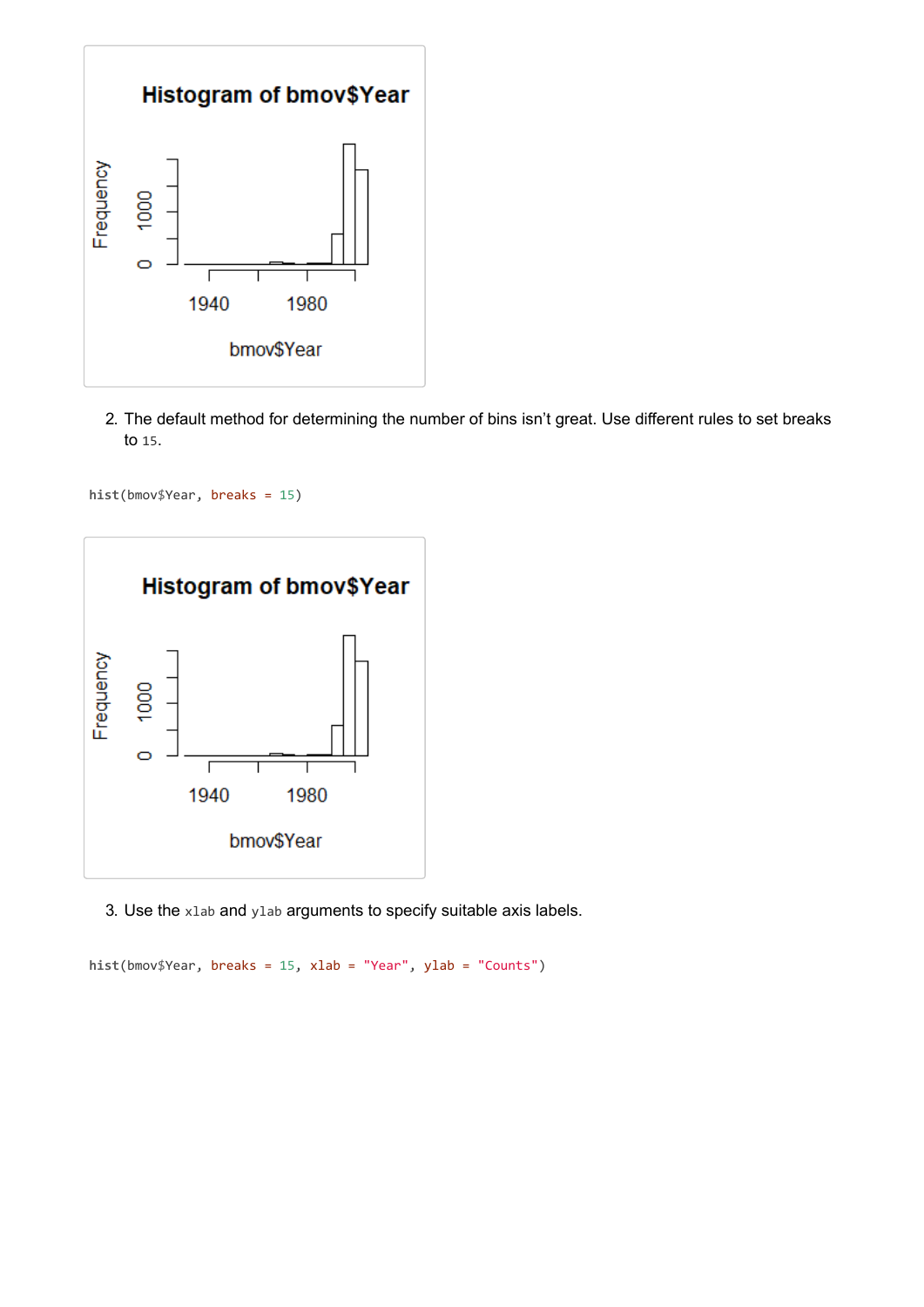

4. Use the col argument to change the colour of the histogram.

**hist**(bmov\$Year, breaks = 15, xlab = "Year", ylab = "Counts", col = 3)



5. Use the main argument to give the plot a suitable title.

```
hist(bmov$Year, breaks = 15, xlab = "Year", ylab = "Counts", col = 3,
     main = "Histogram for years of the movies")
```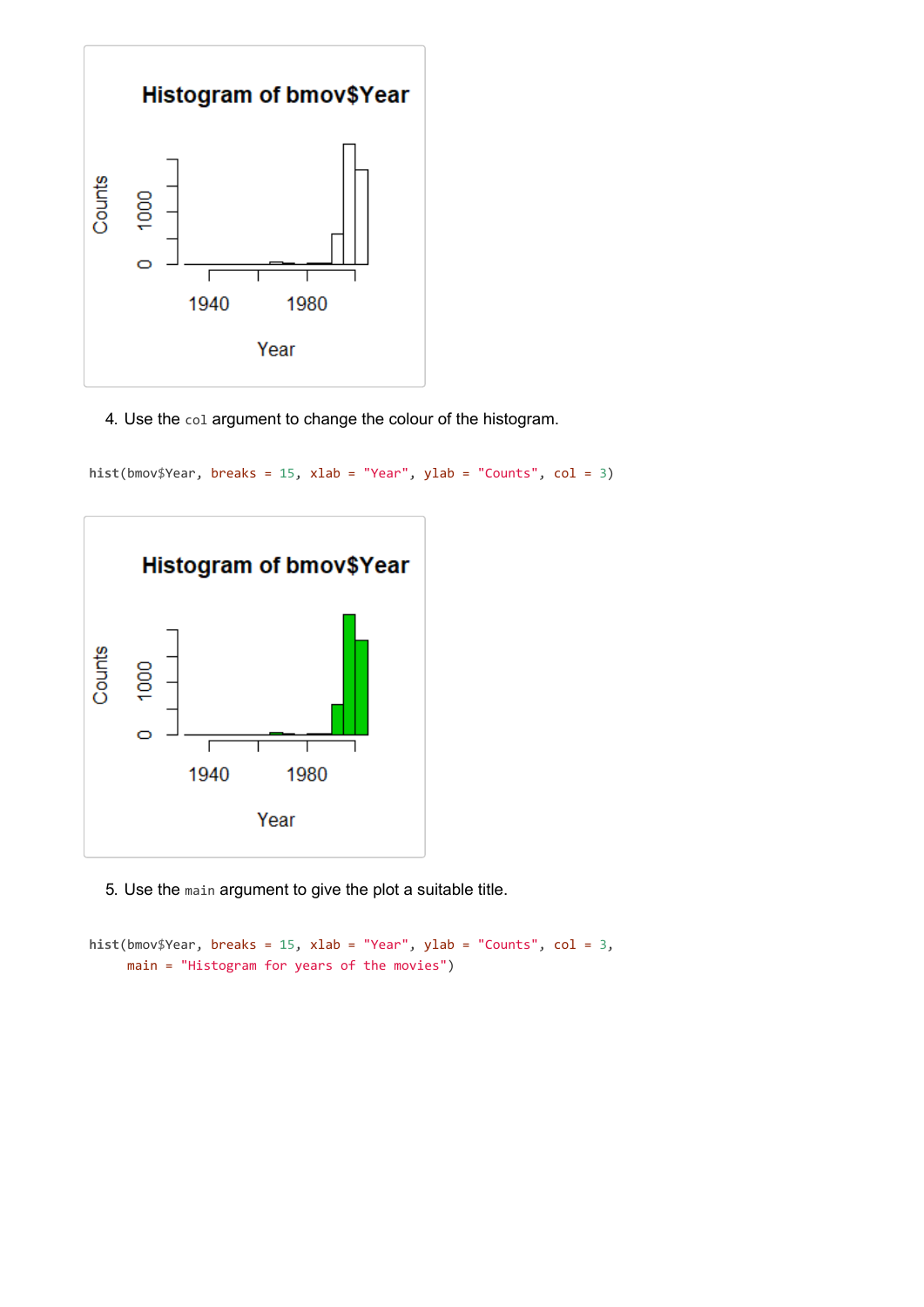

# **Boxplots (10 minutes)**

1. Generate a boxplot for the ratings data.

**boxplot**(bmov\$Rating)



2. Separate the data by whether the movie is a romantic movie.

```
boxplot(bmov$Rating ~ bmov$Romance)
```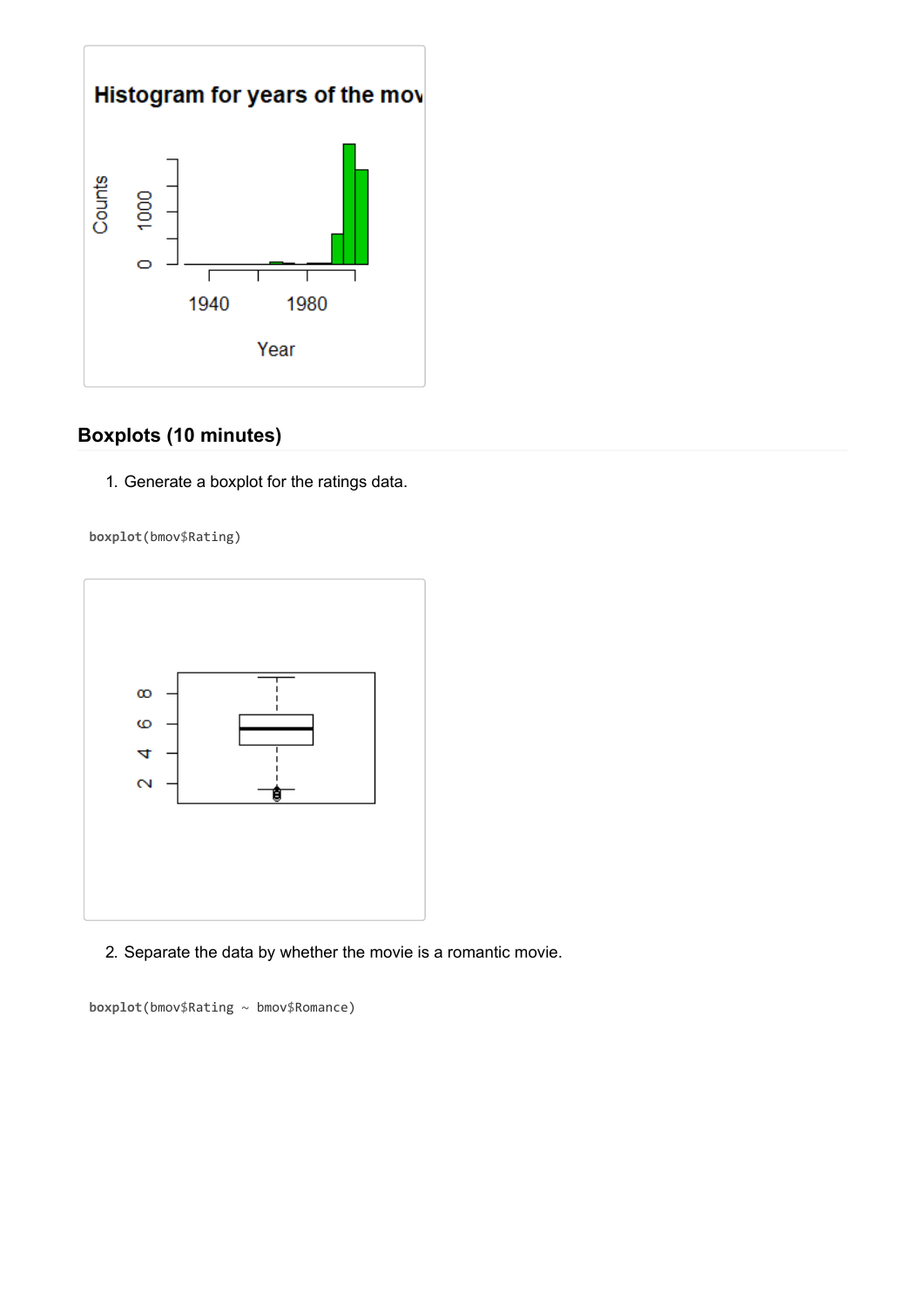

3. Try generating a similar boxplot, but for other variables. What happens when you condition on more than one variable? e.g. Romance and Action.

**boxplot**(bmov\$Rating ~ bmov\$Romance + bmov\$Action)



We can also change axis labels by:

```
# Plot a boxplot but skip the labels
boxplot(bmov$Rating ~ bmov$Romance + bmov$Action, axes=FALSE, frame.plot=TRUE, ylim=c(0,10))
# Y-axis: 0 to 10 in steps of 2.5
axis(2, at=seq(0,10,2.5))
## X-Axis, at points x=1 : x=4,
## but with labels "non R" and "Romantic"
axis(1,at=1:4, labels=c("Non R", "Romantic", "Non A", "Action"))
```